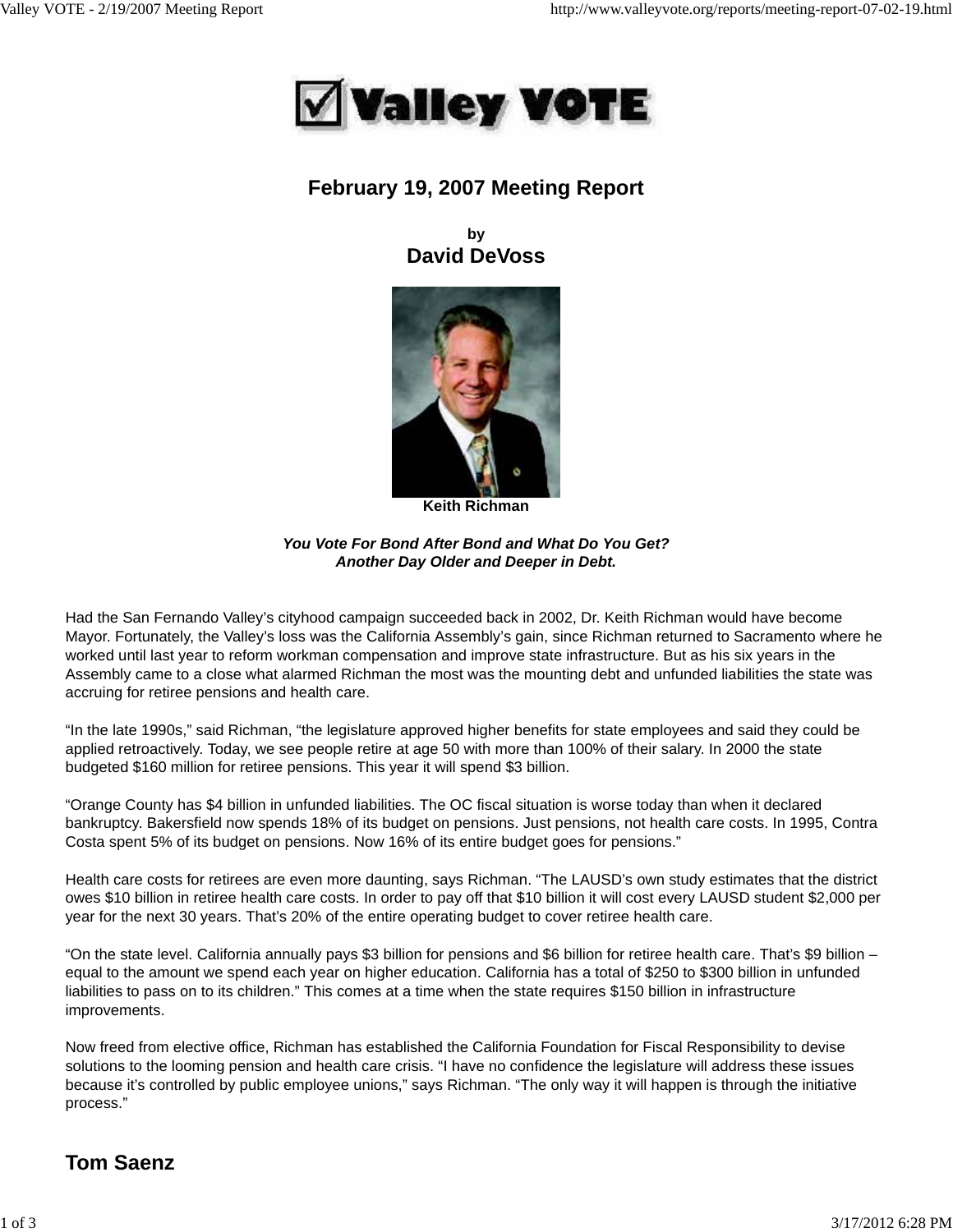### *LAUSD: The Island of Lost Boys (and Girls)*

Last year, Mayor Antonio Villaraigosa went to Sacramento seeking legislation that would allow him greater say in managing the Los Angeles Unified School District. The result was AB 1381, a law that was to have taken effect in January but now is tied up in the court. **Tom Saenz**, Villaraigosa's Yale-educated legal counsel, who also serves on the Los Angeles County Board of Education, is working to insure that 1381's well-intentioned reforms eventually become law.

Nobody disputes that LAUSD is a mess. The question is whether AB 1381 is the answer. Saenz admits that 1381 is "a compromise measure," but insists it is a positive step toward making the district's school administrators more accountable and less resistant to change.

Perhaps it is. But as described by Saenz the district's proposed governance structure seems like something only Rube Goldberg could love. Yes, an elected school board remains, as does a superintendent. But under AB 1381, the superintendent would be a real CEO, says Saenz, "who can institute reforms, dictate contracts and set an agenda." This "real CEO," however, would have to answer to a Council of Mayors dominated, yet not completely controlled by, Villaraigosa. Politicians could review the district's budget, its contract negotiations and the decisions it might make over facilities sites. Indeed, it would be the Council of Mayors, not the school board that has ultimate authority to appoint the superintendent.

"Teachers and administrators are very well organized," notes Saenz, but there is no organized parental voice that covers the entire district. Parents who are not organized need to be organized, too. This legislation requires the school board to consult with the community." Presumably, all this consulting will occur while the superintendent and the Council of Mayors make the real decisions.

Almost anything would be an improvement over today's LAUSD. Mayor-controlled school districts seem to work in New York and Chicago. So why not here? Because the Legislative Analyst in Sacramento says AB 1381 is unconstitutional. In 1946, California's teachers successfully lobbied for an initiative that prevents municipalities from running school districts. The goal at that time was to keep politics and education separate. Opponents of 1381 insist a subsequent constitutional amendment would be necessary to reform LAUSD in the manner the mayor proposes.

The easiest way to improve public education, of course, would be to break up LAUSD into smaller districts, but that would be difficult. The major impediment of breaking up district in the past was the shortage of schools and the need for massive bussing. New school construction has eliminated the bussing issue. "The major impediment today is the multibillion obligation to pay for (LAUSD) retiree health care," says Saenz. "That is huge. How do you divide it up?"

### *Riposte, ex post facto*

**Keith Richman,** who had the advantage of hearing Tom Saenz' presentation before speaking to Valley VOTE, explained, following Saenz' departure, that he had tried while in the Assembly to divide LA's 720,000-student school district into smaller districts with no more than 50,000 students, but that his proposal was rebuffed by legislators afraid of confronting the powerful teachers' union. Richman says he and other legislators offered to establish an interim commission that would have allowed Mayor Villaraigosa to control the schools temporarily. "Our only condition was that there would have to be a vote at the end of five years so that the public could decide whether to continue the mayor's reform or break up the district.

"The mayor left our meeting, went to negotiate with the teacher's union and came out with compromise," Richman remembers.

So what does Richman, now out of office and serving as a senior management executive and director of Lakeside Health Care Inc. think of the AB 1381 compromise legislation? "It's unconstitutional," he says. "It sets up an ambiguous management structure with no accountability. If we want to bring accountability to LAUSD, it has to be broken up."

## *Up, Up and Away*

Regionalization is becoming more than a catch phrase, reports Valley VOTE Executive Committee member and air transport specialist **Denny Schneider** . "On February 5, ExpressJet announced 29 daily flights from Ontario Airport to 14 new non-stop destinations," says Schneider. "On the same day, United Airlines was awarded a small city US Department of Transportation grant plus other incentives from Los Angeles World Airports (LAWA) to reinitiate service from Palmdale Airport to San Francisco starting June 7."

Simultaneously, a series of reorganization meetings of the Southern California Regional Airport Authority has begun to